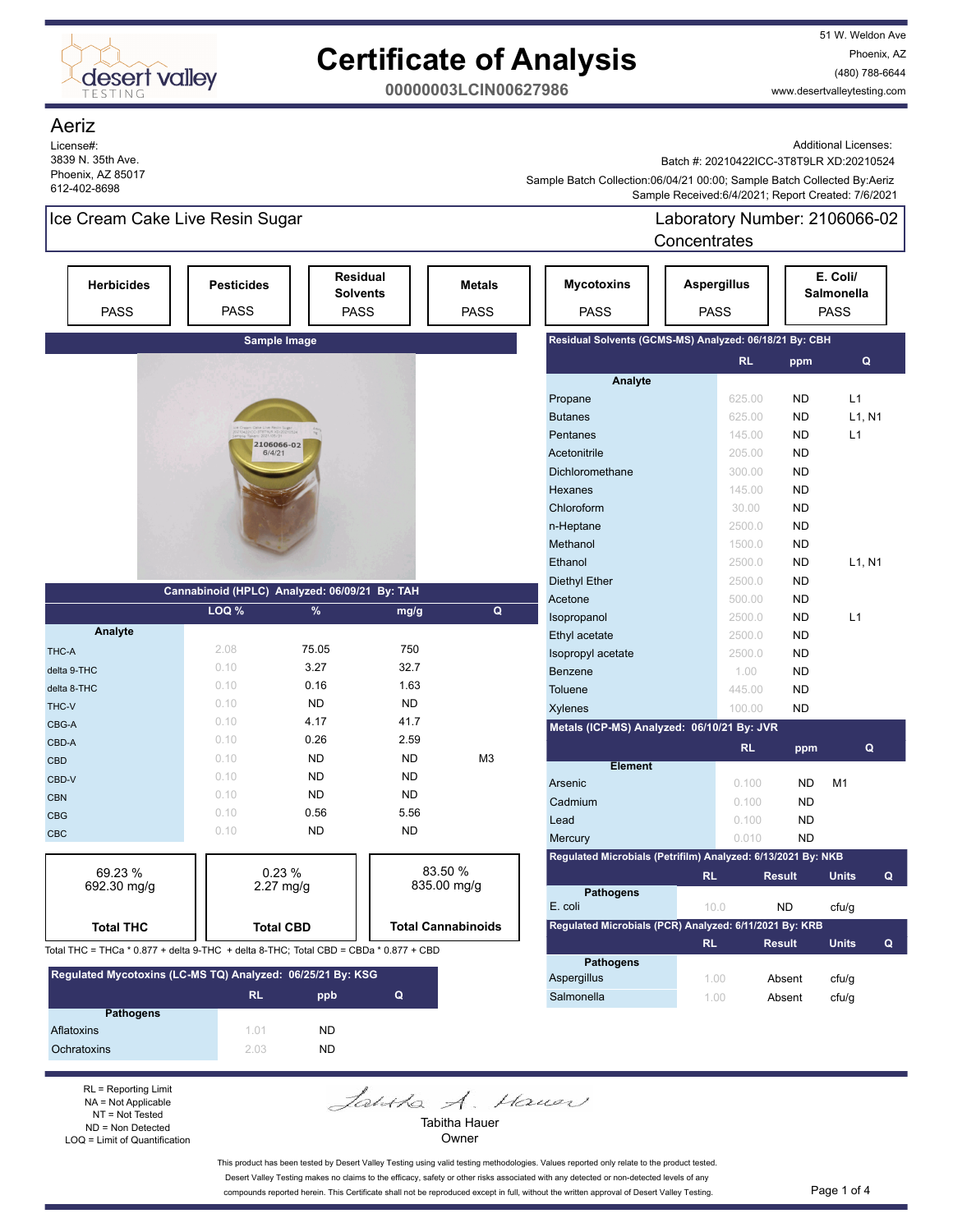

51 W. Weldon Ave Phoenix, AZ (480) 788-6644 www.desertvalleytesting.com

**00000003LCIN00627986**

### Aeriz

License#: 3839 N. 35th Ave. Phoenix, AZ 85017 612-402-8698

Additional Licenses:

 Sample Received:6/4/2021; Report Created: 7/6/2021 Sample Batch Collection:06/04/21 00:00; Sample Batch Collected By:Aeriz Batch #: 20210422ICC-3T8T9LR XD:20210524

**Concentrates** 

Laboratory Number: 2106066-02

## Ice Cream Cake Live Resin Sugar

| Pesticides (LC-MS TQ) Analyzed: 06/11/21 By: EGP |       |           |                |                          |           |           |                |
|--------------------------------------------------|-------|-----------|----------------|--------------------------|-----------|-----------|----------------|
|                                                  | RL    | ppm       | Q              |                          | <b>RL</b> | ppm       | Q              |
| Analyte                                          |       |           |                | Analyte                  |           |           |                |
| Acephate                                         | 0.203 | <b>ND</b> |                | Acequinocyl              | 1.01      | <b>ND</b> |                |
| Acetamiprid                                      | 0.101 | <b>ND</b> |                | Aldicarb                 | 0.203     | <b>ND</b> |                |
| Azoxystrobin                                     | 0.101 | <b>ND</b> |                | <b>Bifenthrin</b>        | 0.101     | <b>ND</b> |                |
| <b>Boscalid</b>                                  | 0.203 | <b>ND</b> | L1. N1. V1     | Carbaryl                 | 0.101     | <b>ND</b> |                |
| Carbofuran                                       | 0.101 | <b>ND</b> |                | Chlorpyrifos             | 0.101     | <b>ND</b> |                |
| <b>Diazinon</b>                                  | 0.101 | <b>ND</b> |                | <b>Dimethoate</b>        | 0.101     | <b>ND</b> |                |
| Ethoprophos                                      | 0.101 | <b>ND</b> |                | Etofenprox               | 0.203     | <b>ND</b> |                |
| Etoxazole                                        | 0.101 | <b>ND</b> |                | Fenoxycarb               | 0.101     | <b>ND</b> |                |
| Fenpyroximate E                                  | 0.203 | <b>ND</b> |                | Flonicamid               | 0.506     | <b>ND</b> |                |
| Fludioxonil                                      | 0.203 | <b>ND</b> |                | Hexythiazox              | 0.506     | <b>ND</b> |                |
| Imazalil                                         | 0.101 | <b>ND</b> |                | Imidacloprid             | 0.203     | <b>ND</b> |                |
| Kresoxim-methyl                                  | 0.203 | <b>ND</b> |                | Malathion                | 0.101     | <b>ND</b> |                |
| Metalaxyl                                        | 0.101 | <b>ND</b> |                | Methiocarb               | 0.101     | <b>ND</b> |                |
| Methomyl                                         | 0.203 | <b>ND</b> |                | Myclobutanil             | 0.101     | <b>ND</b> |                |
| Naled                                            | 0.253 | <b>ND</b> |                | Oxamyl                   | 0.506     | <b>ND</b> |                |
| Piperonyl butoxide                               | 1.01  | <b>ND</b> |                | Propiconazole            | 0.203     | <b>ND</b> |                |
| Propoxure                                        | 0.101 | <b>ND</b> |                | Spiromesifen             | 0.101     | <b>ND</b> |                |
| Spirotetramat                                    | 0.101 | <b>ND</b> |                | Spiroxamine              | 0.203     | <b>ND</b> |                |
| Tebuconazole                                     | 0.203 | <b>ND</b> |                | Thiacloprid              | 0.101     | <b>ND</b> |                |
| Thiamethoxam                                     | 0.101 | <b>ND</b> |                | Trifloxystrobin          | 0.101     | <b>ND</b> |                |
| Abamectin                                        | 0.253 | <b>ND</b> |                | <b>Bifenazate</b>        | 0.101     | <b>ND</b> |                |
| Chlorantraniliprole                              | 0.101 | <b>ND</b> |                | Clofentezine             | 0.101     | <b>ND</b> |                |
| Cyfluthrin                                       | 0.506 | <b>ND</b> |                | Cypermethrin             | 0.506     | <b>ND</b> |                |
| Daminozide                                       | 0.506 | <b>ND</b> |                | <b>DDVP</b> (Dichlorvos) | 0.051     | <b>ND</b> | N <sub>1</sub> |
| Fipronil                                         | 0.203 | <b>ND</b> |                | Paclobutrazol            | 0.203     | <b>ND</b> |                |
| <b>Permethrins</b>                               | 0.101 | <b>ND</b> | R <sub>1</sub> | Phosmet                  | 0.101     | <b>ND</b> |                |
| Prallethrin                                      | 0.101 | <b>ND</b> | V <sub>1</sub> | Pyrethrins               | 0.506     | <b>ND</b> | V <sub>1</sub> |
| Pyridaben                                        | 0.101 | <b>ND</b> |                | Spinosad                 | 0.101     | <b>ND</b> |                |
| Chlorfenapyr                                     | 1.01  | <b>ND</b> | L1, R1         |                          |           |           |                |

#### **Herbicides (LC-MS TQ) Analyzed: 07/03/21 By: EGP Q**

# **RL ppm**

**Analyte** Pendimethalin 0.051 ND

RL = Reporting Limit NA = Not Applicable NT = Not Tested ND = Non Detected LOQ = Limit of Quantification

Jantha A. Hauer

Tabitha Hauer Owner

This product has been tested by Desert Valley Testing using valid testing methodologies. Values reported only relate to the product tested. Desert Valley Testing makes no claims to the efficacy, safety or other risks associated with any detected or non-detected levels of any compounds reported herein. This Certificate shall not be reproduced except in full, without the written approval of Desert Valley Testing. Page 2 of 4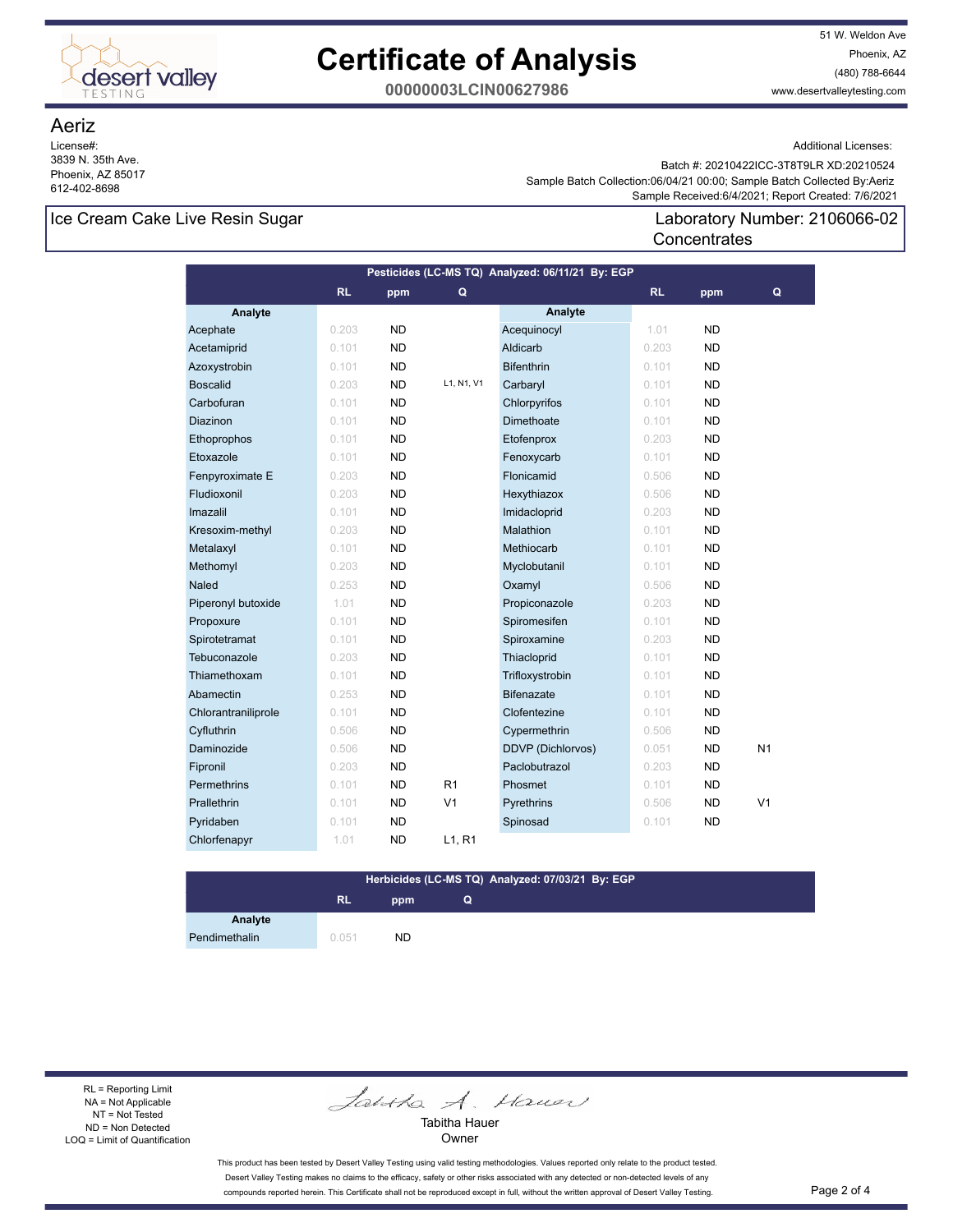

51 W. Weldon Ave Phoenix, AZ (480) 788-6644 www.desertvalleytesting.com

**00000003LCIN00627986**

### Aeriz

License#: 3839 N. 35th Ave. Phoenix, AZ 85017

### Ice Cream Cake Live Resin Sugar

| Non-Regulated Microbials (PetriFilms) Analyzed: By: |           |               |              |    |  |  |
|-----------------------------------------------------|-----------|---------------|--------------|----|--|--|
|                                                     | <b>RL</b> | <b>Result</b> | <b>Units</b> | Q  |  |  |
| <b>Pathogens</b>                                    |           |               |              |    |  |  |
| <b>Total Coliform</b>                               | NT        | NT            | cfu/q        | Q3 |  |  |
| Yeast                                               | NT        | NT            | cfu/q        | Q3 |  |  |
| Mold                                                | NT        | NT            | ctu/g        | Q3 |  |  |
| Aerobic Bacteria                                    | NT        | NT            | cfu/q        | Q3 |  |  |
| Enterobacteria                                      | NT        | NT            | cfu/q        | Q3 |  |  |

| Water Activity (Moisture Reacter) Analyzed: By: |                                      |           |    |  |  |  |  |
|-------------------------------------------------|--------------------------------------|-----------|----|--|--|--|--|
|                                                 |                                      | <b>AW</b> | Q  |  |  |  |  |
| Compound                                        |                                      |           |    |  |  |  |  |
| <b>Water Activity</b>                           |                                      | <b>NT</b> | Q3 |  |  |  |  |
|                                                 | Moisture (Drying Oven) Analyzed: By: |           |    |  |  |  |  |
|                                                 |                                      | $\%$      | Q  |  |  |  |  |
| Compound                                        |                                      |           |    |  |  |  |  |
| <b>Percent Moisture</b>                         | <b>NT</b>                            | NT        | Q3 |  |  |  |  |
| pH Test (HannHI11310) Analyzed: By:             |                                      |           |    |  |  |  |  |
|                                                 |                                      | <b>NA</b> | Q  |  |  |  |  |
| Compound                                        |                                      |           |    |  |  |  |  |
| рH                                              |                                      | NT        | O3 |  |  |  |  |

Additional Licenses:

Batch #: 20210422ICC-3T8T9LR XD:20210524

Sample Batch Collection.co/o4/21 00.00, Sample Batch 2009<br>Sample Received:6/4/2021; Report Created: 7/6/2021 Sample Batch Collection:06/04/21 00:00; Sample Batch Collected By:Aeriz

### Laboratory Number: 2106066-02 **Concentrates**

| <b>Terpenes (GCMS-MS)</b>   | Analyzed: 06/08/21 | By: JVR   |    |
|-----------------------------|--------------------|-----------|----|
|                             | mg/g               | %         | Q  |
| Compound                    |                    |           |    |
| alpha-Bisabolol             | ND                 | ND        | Q3 |
| (-)-Borneol and (+)-Borneol | <b>ND</b>          | ND        | Q3 |
| Camphene                    | <b>ND</b>          | ND        | Q3 |
| Camphor                     | <b>ND</b>          | <b>ND</b> | Q3 |
| beta-Caryophyllene          | <b>ND</b>          | <b>ND</b> | Q3 |
| trans-Caryophyllene         | 6.31               | 0.63      | Q3 |
| Caryophyllene Oxide         | <b>ND</b>          | ND        | Q3 |
| alpha-Cedrene               | 1.58               | 0.16      | Q3 |
| Cedrol                      | <b>ND</b>          | <b>ND</b> | Q3 |
| Endo-fenchyl Alcohol        | 2.10               | 0.21      | Q3 |
| Eucalyptol                  | <b>ND</b>          | <b>ND</b> | Q3 |
| Fenchone                    | <b>ND</b>          | <b>ND</b> | Q3 |
| Geraniol                    | <b>ND</b>          | <b>ND</b> | Q3 |
| Geranyl acetate             | <b>ND</b>          | ND        | Q3 |
| Guaiol                      | <b>ND</b>          | ND        | Q3 |
| Hexahydrothymol             | <b>ND</b>          | <b>ND</b> | Q3 |
| alpha-Humulene              | <b>ND</b>          | <b>ND</b> | Q3 |
| Isoborneol                  | <b>ND</b>          | <b>ND</b> | Q3 |
| Isopulegol                  | <b>ND</b>          | <b>ND</b> | Q3 |
| Limonene                    | 14.7               | 1.47      | Q3 |
| Linalool                    | 8.00               | 0.80      | Q3 |
| p-Mentha-1,5-diene          | <b>ND</b>          | <b>ND</b> | Q3 |
| beta-Myrcene                | 3.14               | 0.31      | Q3 |
| trans-Nerolidol             | <b>ND</b>          | <b>ND</b> | Q3 |
| Ocimene                     | <b>ND</b>          | <b>ND</b> | Q3 |
| alpha-Pinene                | 1.21               | 0.12      | Q3 |
| beta-Pinene                 | 1.71               | 0.17      | Q3 |
| Pulegone                    | <b>ND</b>          | <b>ND</b> | Q3 |
| Sabinene                    | <b>ND</b>          | <b>ND</b> | Q3 |
| Sabinene Hydrate            | <b>ND</b>          | <b>ND</b> | Q3 |
| gamma-Terpinene             | <b>ND</b>          | <b>ND</b> | Q3 |
| alpha-Terpinene             | <b>ND</b>          | <b>ND</b> | Q3 |
| 3-Carene                    | <b>ND</b>          | <b>ND</b> | Q3 |
| <b>Terpineol</b>            | 1.51               | 0.15      | Q3 |
| Terpinolene                 | <b>ND</b>          | <b>ND</b> | Q3 |
| Valencene                   | <b>ND</b>          | <b>ND</b> | Q3 |
| <b>Nerol</b>                | <b>ND</b>          | <b>ND</b> | Q3 |
| cis-Nerolidol               | <b>ND</b>          | <b>ND</b> | Q3 |
| <b>Total Terpenes</b>       | 40.20              | 4.02      | Q3 |

RL = Reporting Limit NA = Not Applicable NT = Not Tested ND = Non Detected LOQ = Limit of Quantification

Jantha A. Hauer

Tabitha Hauer Owner

This product has been tested by Desert Valley Testing using valid testing methodologies. Values reported only relate to the product tested. Desert Valley Testing makes no claims to the efficacy, safety or other risks associated with any detected or non-detected levels of any compounds reported herein. This Certificate shall not be reproduced except in full, without the written approval of Desert Valley Testing. Page 3 of 4